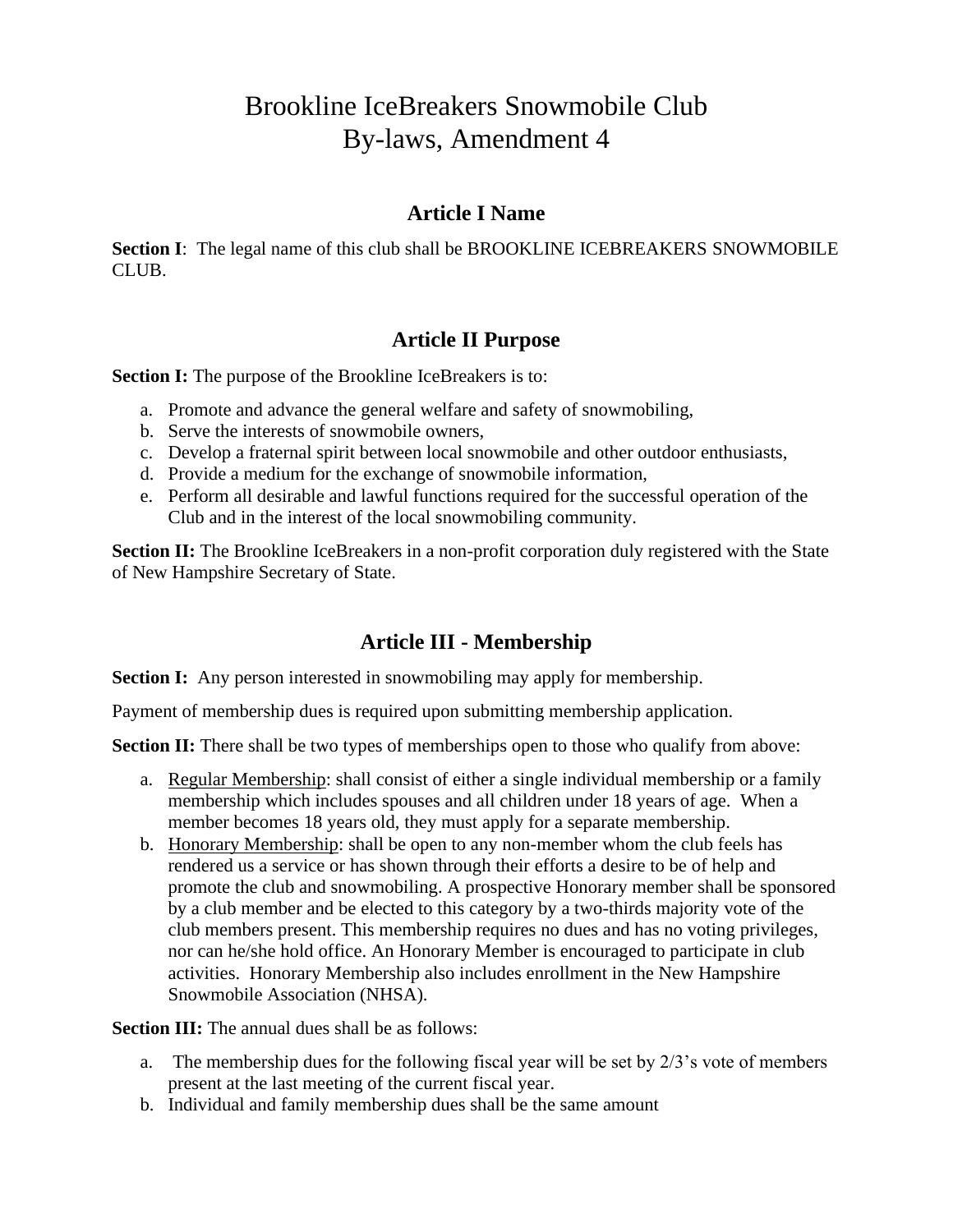### Brookline IceBreakers By-laws

**Section IV:** Membership year shall run from July 1st through June 30th of the following year

**Section V:** Membership Revocation: Upon a 2/3 vote of the membership present, a member may be removed for the remainder of the then current membership year for significant violation of Article II- Section I requirements, or for consistent violation of snowmobiling laws of NH as required as a condition of NH snowmobile registration (for example riding in clearly marked closed trails, riding under the influence of alcohol or drugs, excessive speeding, illegal/loud exhaust). This action may be initiated by any member by bringing it to the attention of the membership at any regular meeting and requesting a vote for membership revocation. The vote will occur at the next regular general meeting.

**Section VI:** A member may resign from the club at any time upon written notice to the Secretary.

### **Article IV- Management**

#### **Section I: Officers and Directors**

The Management of the club shall be vested in the officers and directors of the club. Officers shall also be members of the Board of Directors (BOD). The officers of this club shall be: President, Vice-President, Secretary, treasurer, Trail Administrator, Trail Master. The Board of Directors (BOD) shall consist of all officers plus five Directors who shall be elected club members who are not Club Officers.

#### **Section II: Terms of Office**

- a. President and Vice President shall serve for a term of one year.
- b. Secretary, Treasurer and Trail Administrator shall serve for a term of two years.
- c. Directors and trail Master shall serve for a term of three years.

#### **Section III: Elections:**

- a. Elections shall be held at the Annual Meeting on the  $3<sup>rd</sup>$  Tuesday of March, unless extenuating circumstances prevent the March meeting from happening, in such case, the Officers and Directors (BOD) shall vote on a time and place for rescheduled elections. The membership shall be informed at least 30 days prior to any rescheduled election which is defined in Article VII Section I.
- b. Nominations for any position up for reelection may be submitted to the Secretary at any time. A final call for nominations shall be made immediately prior to voting.
- c. All positions for reelection shall be voted on separately.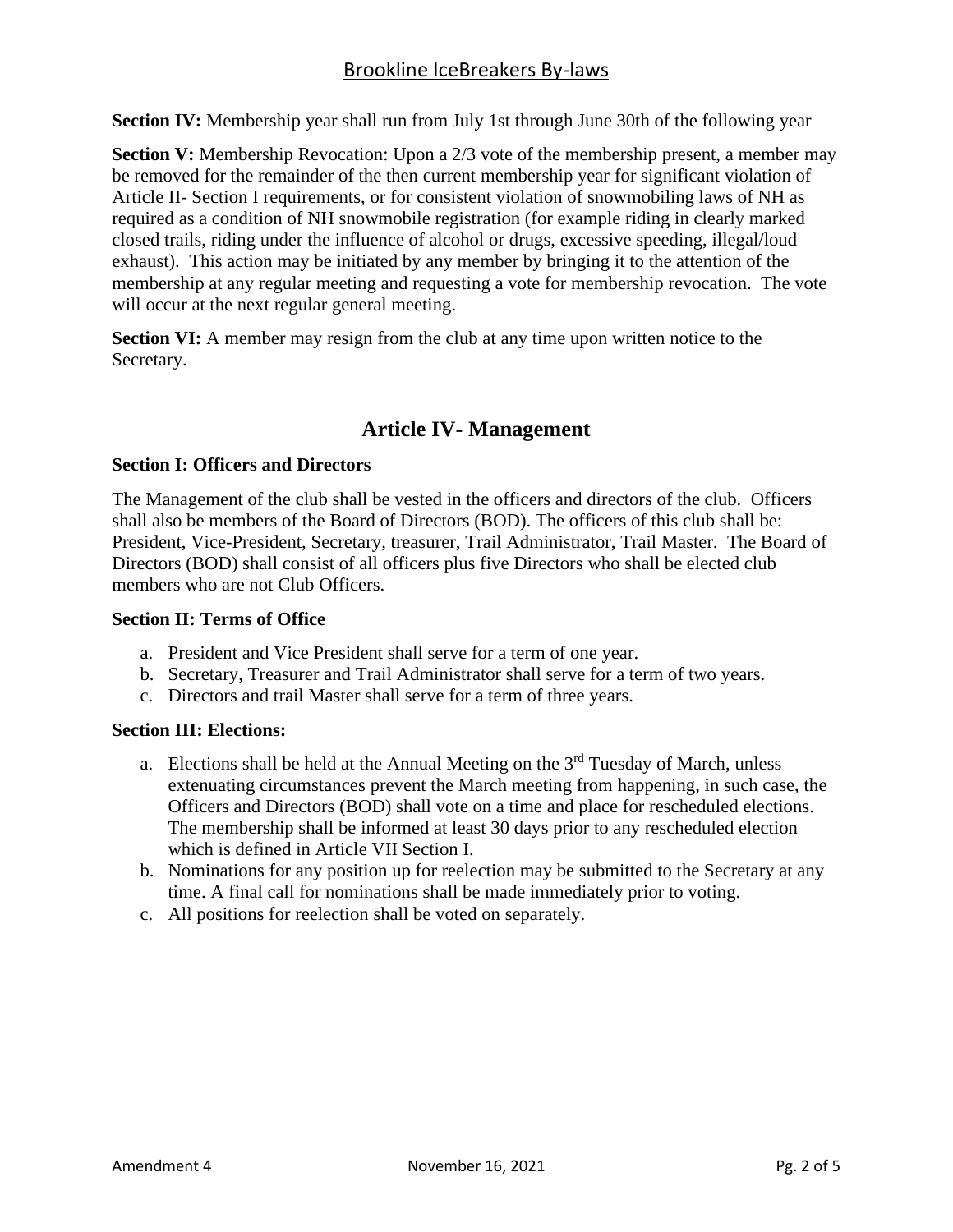#### **Section IV: Duty to Disclose Conflicts of Interest:**

- a. At such time as any matter comes before the Officers or Directors (BOD) involving the potential purchase of any goods or services from any business or other organizations (herein referred to as "corporations") of which an Officer or Director (BOD Member) are an owner, partner, director, or employee officers or BOD in such a way as to give rise to a financial conflict of interest between the club and any said corporation, the affected board member officer or BOD shall make known the conflict.
- b. Should the matter be brought to a vote, neither the affected officer or BOD member, nor any other such officer or BOD member with a pecuniary benefit transaction with said corporation in the same club fiscal year shall vote on it.
- c. Where the financial benefit to the officer or BOD member is more than \$5,000 in a fiscal year, approval of such expenditure shall be subject to a 2/3 vote on members present.

#### **Section IV: Expenditures:**

- a. No club member may contractually obligate the club or incur any expenditures over \$500 without prior approval  $2/3$ 's vote of members present at a regular club meeting. Expenditures of \$500 or less require approval of only one Officer or Director.
- b. The BOD may approve expenditures outside of regular club meetings with a 2/3's vote of the full BOD (all officers and directors)
- c. Receipts for all expenditures shall be filed with the Treasurer and included in his/her report.

# **Article V - Duties of Officers**

**Section I: President-** It shall be the duty of the President to preside at all meetings of the club, to look after its interests, to see that all transactions are carried out in conformity with the by-laws and to act as Chairman Ex-Officio of all committees. The President shall also be the Chairman of the Board of Directors. The President shall submit (or may delegate) articles to the "SnoTraveler" magazine. The President shall attend the Annual NHSA Presidents Meeting. The President should attempt to attend all NHSA County meetings.

**Section II: Vice-President-** During the absence or temporary incapacity of the President, the Vice-President shall then perform the duties and have the powers of President.

**Section III: Secretary-** The secretary shall keep all the club's records, other than financial, including minutes of all meetings and shall discharge all the usual secretarial functions of the office required by the by-laws. The secretary shall prepare monthly reports for the general meetings.

**Section IV: Treasurer-** The Treasurer shall keep the accounts of the Club and have charge of its funds. He/she shall keep all the Club's funds in a bank account approved by the officers or BOD and in the name of the Club, subject to withdrawal by checks signed in such a manner as from time to time may be approved by the Officers or BOD. A written treasure's report shall be prepared and submitted at each general meeting, and shall include prior month account balance, all expenses and deposits received during the prior reporting period and closing balance of the period.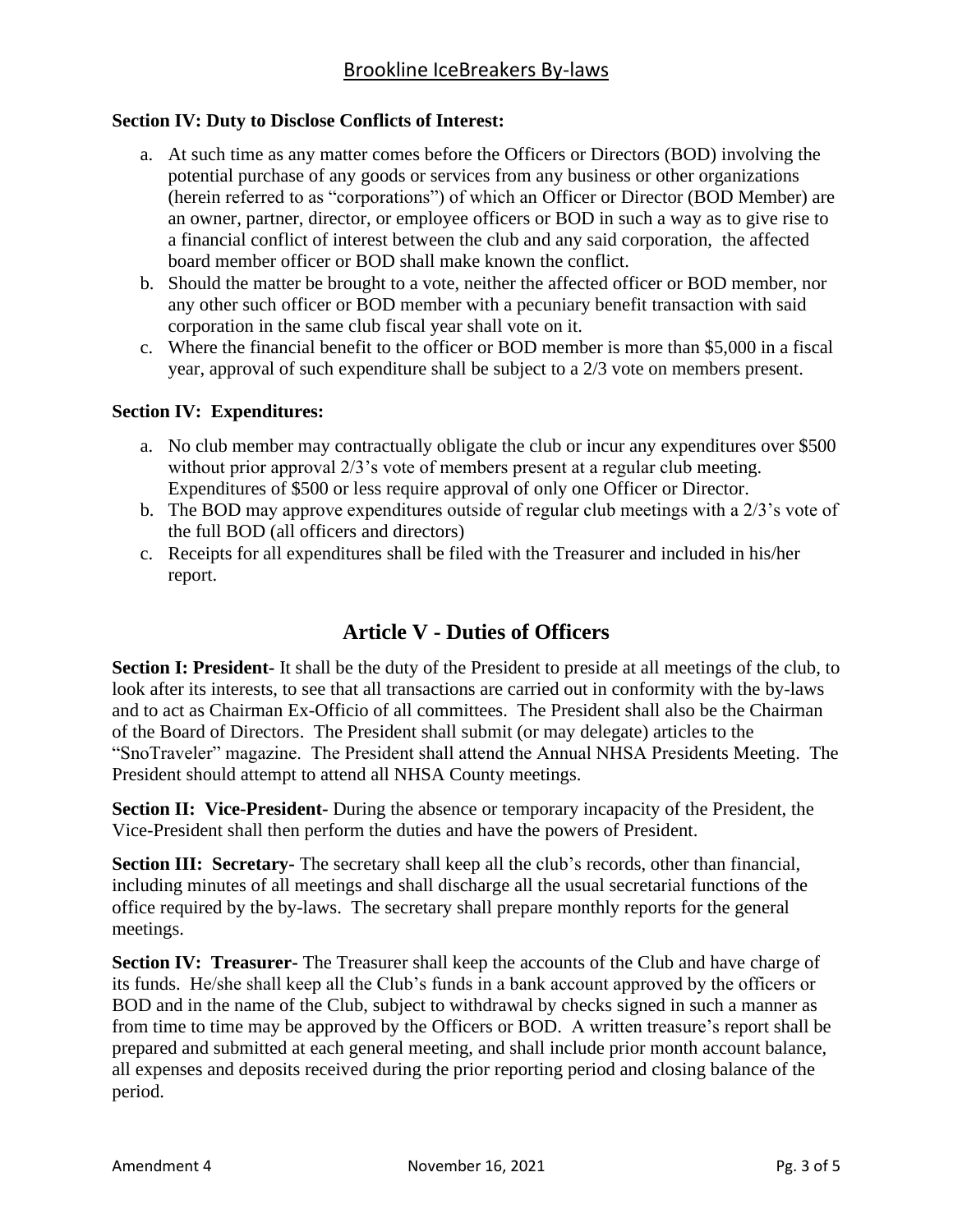**Section V: Trail Administrator-** The Trail Administrator shall be the liaison between the club and the State of New Hampshire Trails Bureau in regard to Grant Applications and billings, permits, landowner permission and for said major trail construction and maintenance, proposed projects, purchase of trail grooming/trail maintenance equipment, trail signs etc., to act on the club's behalf.

**Section IV: Trail Master-** Trail Master shall identify, schedule, and oversee required trail repairs, maintenance, and improvements, maintenance and repair of trail grooming equipment, and winter grooming operations.

# Article VI - Fiscal Year

**Section I**: The Fiscal year of the club shall commence on the  $1$ <sup>\*</sup> day of July and end on the  $30$ <sup>\*</sup> day of June.

# Article VII - Meetings

**Section I:** The annual meeting of the members of the club shall be held on the 3<sup>rd</sup> Tuesday of March, at which time elections shall be

**Section II:** Regular meetings of the members of the club shall be held the  $3<sup>d</sup>$  Tuesday of each month September through April (including the Annual Meeting), unless voted on by 2/3's majority vote of the club's members present) at the time and place voted upon by membership.

**Section III:** The President may call a special meeting of the Officers or and BOD exclusive of general members whenever in his/her opinion it may become necessary for the welfare of the club giving 10 days written notice of the time, place, and purpose of such meeting. Quorum for such a special meeting shall be six Officers/Directors.

**Section IV:** Five members in good standing and three officers present at any regular meeting or special meeting shall constitute a quorum and no business shall be transacted unless a quorum is present.

**Section V:** The privilege of holding office, introducing motions, debating, and voting shall be limited to members whose current dues are paid. Any officer missing 3 consecutive meetings without any justified cause (illness, death in family, etc.) will be automatically removed from office by current officers and board members

# Article VIII-Social Media and Communications

**Section I:** A Communications Committee will be formed containing a minimum of 3 members – (Officers and BOD should be at least ONE of the members of the committee) – that will manage the public communications, website, social media (Facebook, Instagram, YouTube, Twitter for example) duties. These duties are constantly changing, but shall include, trail updates, maintenance, NHSA announcements, duties of the members, monitoring email, managing google docs account, MailChimp, and any announcements or communications with the membership.